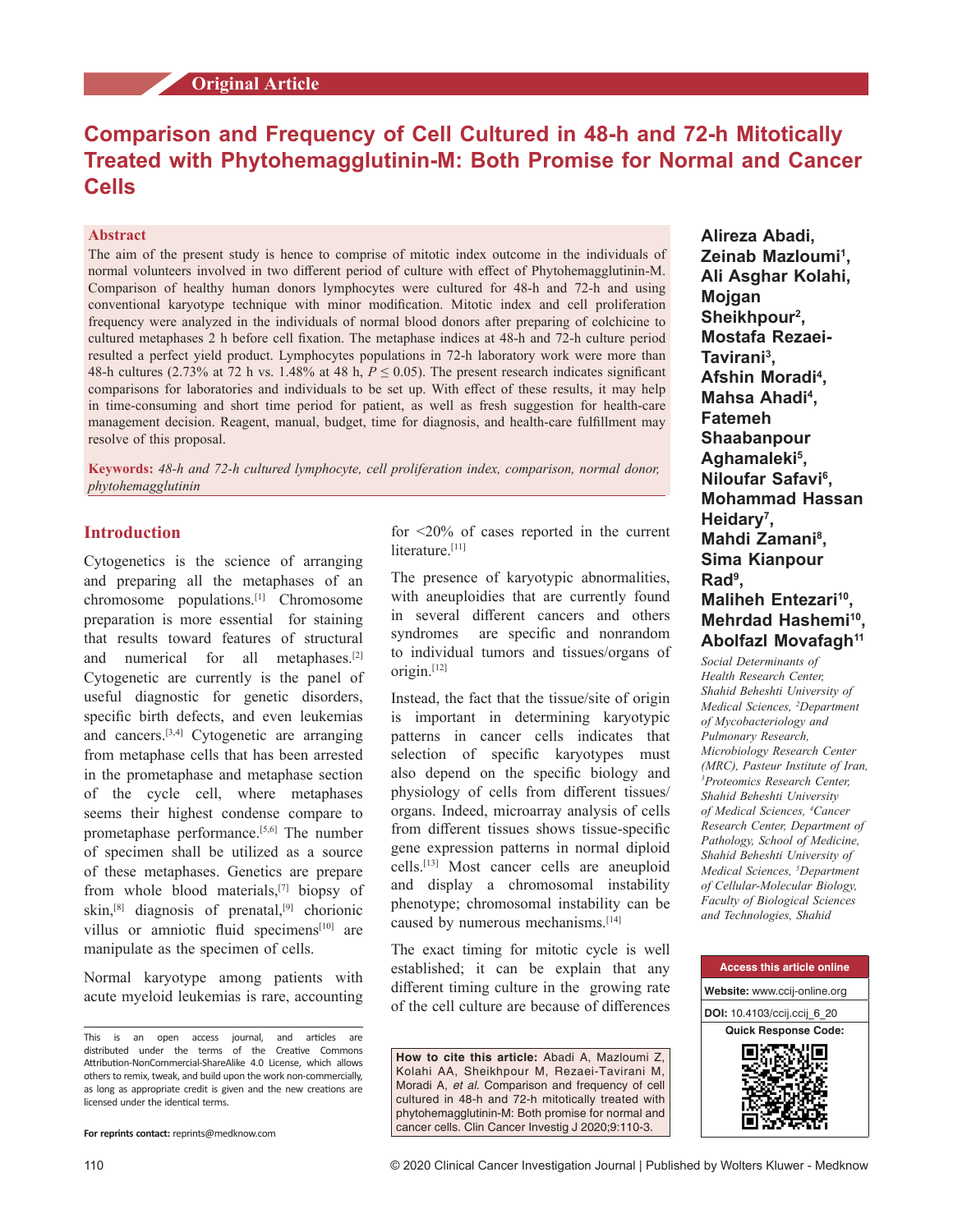*Beheshti University, 6 Department of Medical Bactriology, School of Medicine, Shahid Beheshti University of Medical Sciences, 7 Department of Biology*  and Anatomical Sciences, School of Medicine, Shahid Beheshti University of Medical Sciences, <sup>8</sup>Department of Medical Genetics, School of Medicine, *International Campus, Tehran University of Medical Sciences, 10Department of Genetics, Faculty of advanced Sciences and Technology, Tehran Medical Sciences, Islamic Azad University, 11Department of Medical Genetics, School of Medicine, Shahid Beheshti University of Medical Sciences, Tehran, 1 Department of Biology, Zanjan Branch, Islamic Azad University, Zanjan, Iran, 9 Molecular Medicine Department, Faculty of Medicine, University of Malaya, 50603, Kuala Lumpur, Malaysia*

**Submitted:** 28‑Mar‑2020 **Revised:** 17-Apr-2020 **Accepted:** 15-May-2020 **Published:** 14-Aug-2020

*Address for correspondence:*

*Prof. Abolfazl Movafagh, Department of Medical Genetics, School of Medicine, Shahid Beheshti University of Medical Sciences, Tehran, Iran. E‑mail: movafagh\_a@yahoo.com*

in the chromosome indices and not due to manipulation in the exact time of mitosis.

Aberration in cell cycle mitotic index are established to be upon the culture of both situation and the respond of the lymphocytes of each person to ability of phytohemagglutinin (PHA) effects in times period differences.[15,16] The index mitosis and kinetic of cell cycle without lymphocytes are exhibited to differ herald among donors of blood specimen.[16] With effect of these results, it may help in time-consuming and short time period for patient, as well as fresh suggestion for health-care management policies.[17,18] Reagent, manual, budget, time for diagnosis, and health-care fulfillment may resolve these investigations.<sup>[19,20]</sup> The present research work represents a detailed study of mitogen phytohemagglutinin (PHA‑M) properties of cell populations involved in two different periods of culture.

### **Materials and Methods**

# **Patients and sample collection**

The present research study with 100 adult normal volunteers of either sex at Shahid Beheshti University of Medical Science was elaborated between 2015 and 2018. These healthy subjects were chosen from a common blood donor who had not infected and exposed to chemical materials, different rays, reagent substances, drugs, or other that could hazard mitotic alteration percentage.

In one sample, 0.5 ml to 1.0 ml peripheral blood was taken and manipulating cell culture procedure as; (a) 48–h stimulated culture test and (b) 72-h were used stimulation culture technique. The cultures were set up here after a modified method. For present cell culture procedure, 3–5  $\times$  10<sup>6</sup> cells was cultured in 4 ml tissue culture media (Gibco‑BRL Grand Island, RPMI 1640, NY, USA) added with 10%–14% inactivated with heat of fetal calf serum (Gibco‑BRL Grand Island, RPMI 1640, NY, USA) at 37°C in 5% CO2 condition. The standard of metaphase cell growing from 48‑h stimulations as well as from 72‑h cultures was noted based on the references with minor modified method. Finally, the cultured lymphocytes were treated with colchicine (Grand Island, NY, USA, Gibco-BRL), total volume 10 µg/ml, and then incubated at 37°C for 3 min. The volume of the culture flask was then centrifuged for 8 min at 1000 rpm in 10 ml of 75

KCl mM  $(0.55\%)$  resuspended and prewarmed to 37°C for 20 min. In this step, 1 ml of standard fixative (1:3 acetic acid: methanol) was increased into the flask, and the step of fixation was done 4 times. Twenty slides were arranged for every sample test and stained for 3 min with Giemsa stain. Examination of slides was tested with a Nikon light microscope. Hundred spread of metaphases was evaluated for cytogenetic study. Metaphases were defined based on the ISCN.[21]

#### **Mitotic index determination**

The mitotic indices of cultures harvested after 48 and 72 h of incubation were calculated as the number of metaphases among 1000 randomly scanned lymphocytes and expressed in percentages. In other words, mitotic indices were compiled from counts of 1000 mononuclear cells.[22**]**

### **Statistical analysis**

The protocol for statistical package for research work v. 21.0 for Windows (Chicago, IL, USA) was used for the statistical analysis. Differences in mitotic index frequencies between the two periods culture comparison were used Chi‑square and Fisher's exact tests.

### **Results**

#### **Data of mitotic observation**

Observation of present investigation of mitotic activities and chromosome index in lymphocytes of donors peripheral blood have been resulted the 48‑h and 72‑h effect of similar culture concentrations.

A brief study of the chromosome indices and karyotype data is exhibited in Table 1. As resulted, the chromosome index of the harvested cultures at 72 h was significantly higher than the 48 h specimen (2.73% at 72 h vs. 1.48% at 48 h,  $P \leq 0.05$ ). The different karyotyping yields between the normal female and male blood donors were almost similar in the current investigation at the both culture times. The vast variety in cell population index of harvested lymphocytes was evaluated among blood volunteers.

The culture conditions were equal for both harvesting times. The comparison of mitotic of each volunteer with effect of PHA stimulation and the mitotic index production, the mitotic populations were noticed in a different culture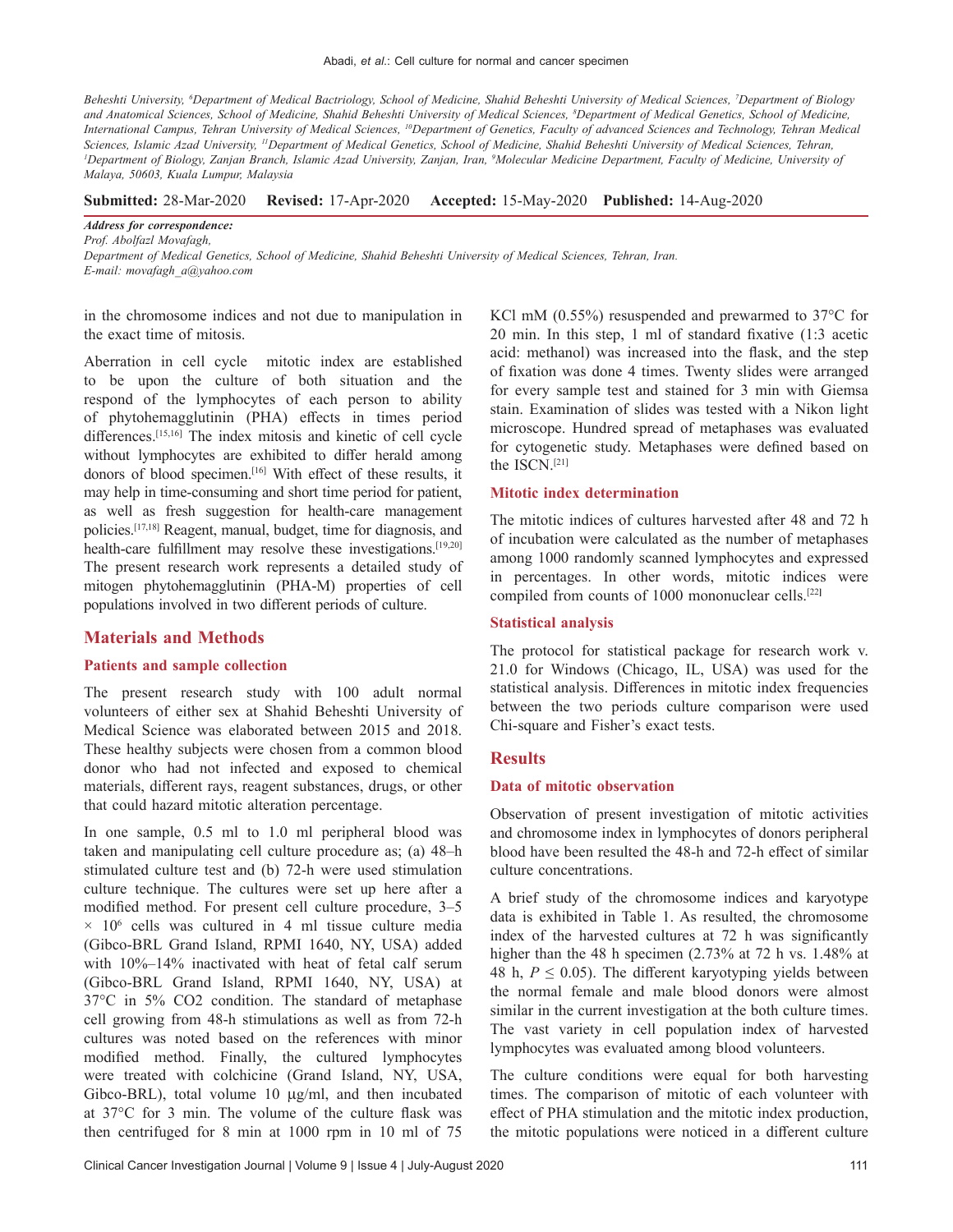| Table 1: Mitotic indices of cultured for 48-h and 72-h,<br>Mitotic indices were based on 1000 cells per subjects and<br>expressed as percentage |         |                |           |                |                    |     |                                           |     |  |
|-------------------------------------------------------------------------------------------------------------------------------------------------|---------|----------------|-----------|----------------|--------------------|-----|-------------------------------------------|-----|--|
|                                                                                                                                                 |         |                |           |                |                    |     | 48 h (%) Age (years) 72 h (%) Age (years) |     |  |
|                                                                                                                                                 |         |                |           |                | Number of subjects | 100 |                                           | 100 |  |
| Mitotic index                                                                                                                                   | 1.48    |                | $2.73a.*$ |                |                    |     |                                           |     |  |
| Male blood donor                                                                                                                                | 56 (56) | $43.8 \pm 5.7$ | 56 (56)   | $43.8 \pm 5.7$ |                    |     |                                           |     |  |
| Female blood donor                                                                                                                              | 44 (44) | $38.7 \pm 4.9$ | 44 (44)   | $38.7 + 4.9$   |                    |     |                                           |     |  |

Total subject 100 100 a,\*Significantly different from 48 h frequency \**P*≤0.05



**Figure 1: Comparison of frequency of normal human lymphocytes cell cultured in 48-h and 72-h**

frequency. Furthermore, no qualitative difference was set up between the two types of cultures, observed in both culture periods. Overall, in the present study a higher products in metaphase index of all blood donor sample was investigated. However, many mitotic products with higher degree of metaphases contraction were noticed. A nonrandom selection of well-prepared slides including cell populations index were chosen in these culture conditions. An increase in the population of mitotic with abnormal metaphases such as gap and break were also observed due to unexpected reason Figure 1.

## **Discussion**

It was considered that the 48‑h cell cultures consist of division first mitosis cell cycle. In other hand, as many as of geneticist has used 72-h as the ideal cell culture period for routine diagnosis.

Most researchers in the laboratories investigate karyotypes, prepared from mitotic cells that have been treated PHA stimulus for 72‑h in the prometaphase or metaphase stage of the cycle cell, when chromosome consider their most condensed performances.[5,8,10] It would be prudent to take advantage of higher metaphase indices of cultures and treated with PHA at  $72-h$ .<sup>[22]</sup> In accordance with reports in the current literature and the result of this project performed on all healthy blood donors as described earlier, the metaphase index of the PHA-treated cultures and harvested at 72 h was significantly higher than the 48-h samples  $(2.73\% \text{ at } 72 \text{ h vs. } 1.48\% \text{ at } 48 \text{ h}, P \le 0.05)$ . On the other hand, the metaphase index and kinetic cell cycle of untreated with PHA, metaphases production were noticed with different results for normal samples from blood donor was reported in the current literature.<sup>[23,24]</sup> The lymphocytes subpopulation cellular is of good idea from a standard standpoint till it is the section of the population of lymphocytes when it contributes to develop in the lymphocytes number. Therefore, any differences in the cell growing percentage of the culture are resulted to be mirrored by the presence of lymphocytes undergoing cellular divisions that could be reasonably approximated by the metaphases population of cell growth.[11] In spite of the cell cycle kinetic findings, lymphocyte growth activity were seen in the cultures flask. Incubates for <48 h cannot be possible owing to the less of an average count of mitotic indexes.[25,26] Evaluation of the percentage of chromosome structural abnormalities (CA) in different culture periods mostly affected by radiation for circular metaphases is now currently manipulated in karyotyping evaluated on human individuals.<sup>[18]</sup> According to the results reported by some workers, it is reasonable to express that 48 h cannot be the difficult period in the detection of spontaneously happening chromosomal abnormalities in healthy normal volunteers. Despite the possibility that as many as abnormal metaphases may be eliminated or many abnormalities might be restituted from 48‑ h to 72‑h gap period time, the results remind that a 72 h culture does not influence significantly the spontaneous abnormal karyotype results in this field. Perhaps, the cell proliferating populations at the 48‑and 72‑h culture period maintain a significant fix result parameter. As there is not much differences in abnormal results, it could be prudent to make advantages of much more mitosis indices of harvested at 72 h.<sup>[22]</sup> In other words, as many as the chromatid and other abnormal metaphases would be high if the lymphocytes growth times with 2 or more cell cycles growth production.<sup>[27,28]</sup> In spite of the lymphocyte kinetic findings. Karyotyping research performed on harvest incubated for <48‑h cannot be possible owing to the deficit of an available number of chromosome indexes.[22,29]

In conclusion, these results exhibit correct comparisons among individuals and laboratories to be set up. With effect of these results, it may help in time‑consuming and short time period for patient, as well as fresh suggestion for health-care management decision. Reagent, manual, budget, time for diagnosis, and health-care fulfillment may resolve this proposal.

#### **Acknowledgments**

We, hereby, would like to express our gratitude to the Research Council of Shahid Beheshti University of Medical Sciences, Tehran, Iran, for their financial support